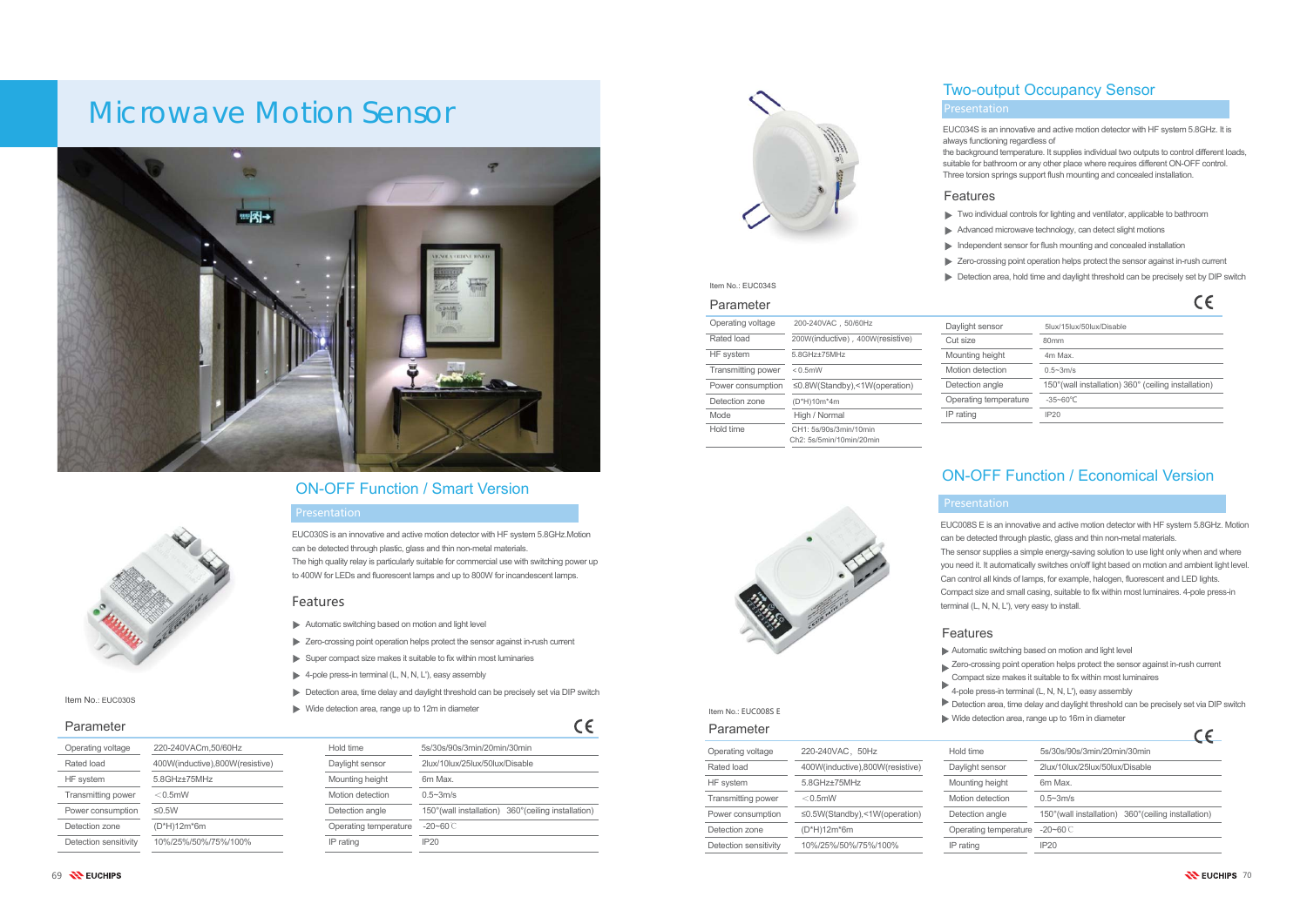

#### Item No.: EUC042S



#### Parameter

71 **N** EUCHIPS

IP65 ON/OFF Function Sensor For Flood Light

| Operating voltage     | 220-240VAC, 50/60Hz |
|-----------------------|---------------------|
| Rated load            | 200W Max            |
| HF system             | 5.8GHz±75MHz        |
| Transmitting power    | $<$ 0.5mW           |
| Power consumption     | $\leq$ 0.5W         |
| Detection zone        | (D*H)10m*6m         |
| Detection sensitivity | 50%/100%            |
|                       |                     |



Item No.: EUC032S

| Hold time             | 5s/90s/3min/20min                                    |
|-----------------------|------------------------------------------------------|
| Mounting height       | 6m Max.                                              |
| Motion detection      | $0.5 - 3m/s$                                         |
| Detection angle       | 120° (wall installation) 360° (ceiling installation) |
| Operating temperature | $-35 - 70$ C                                         |
| IP rating             | <b>IP65</b>                                          |

### IP65 Microwave Sensor For Flood Light

| Operating voltage         | 200-240VAC, 50/60Hz               |
|---------------------------|-----------------------------------|
| Rated load                | 400W(inductive), 800W (resistive) |
| HF system                 | 5.8GHz±75MHz, ISM wave band       |
| <b>Transmitting power</b> | $< 0.5$ mW                        |
| Power consumption         | $\leq 0.5W$                       |
| Detection zone            | $Max.(D*H)16m*6m$                 |
| Detection sensitivity     | 10%/25%/50%/75%/100%              |
| Hold time                 | 5s/30s/90s/3min/20min/30min       |

| 0/60Hz               | Daylight sensor       | 2lux/10lux/25lux/50lux/Disable                      |
|----------------------|-----------------------|-----------------------------------------------------|
| 800W (resistive)     | Mounting height       | 6m Max.                                             |
| <b>ISM wave band</b> | Motion detection      | $0.5 - 3m/s$                                        |
|                      | Detection angle       | 50° (wall installation) 360° (ceiling installation) |
|                      | Operating temperature | $-30 - 70$ C                                        |
| m                    | IP rating             | IP65                                                |



Item No.: EUC602S

### Features

## Presentation

EUC042S is an innovative and active motion detector with HF system 5.8GHz. Motion can be detected throughplastic, glass and thin non-metal materials. Because of high quality microwave motion sensor and programming, the product show high anti-interference capability on breeze and light rain.

## North America Version / ON-OFF Function

- With 5.8G Hz microwave technology, stable detection performance and long life time
- Strong anti-interference capacity for raindrop and breeze, suitable for outdoor use
- Water proof sensor with IP65 rating
- Long detection area up to 10m with wall mounting
- Compact housing design, can be applicable to super thin flood light
- Automatic switching based on motion and ambient light
- Zero-crossing point operation helps protect the sensor against in-rush current
- Detection area, hold time can be set via DIP switches easily

 $\epsilon$ 

| Operating voltage         | 120-277VAC, 50/60Hz           | Hold time             | 5s/30s/90s/3min/20min/30min                         |
|---------------------------|-------------------------------|-----------------------|-----------------------------------------------------|
| Rated load                | 120V@400W,240@800W,277V@1000W | Daylight sensor       | 5lux/15lux/30lux/50lux/100lux/150lux/Disable        |
| HF system                 | 5.8GHz+75MHz                  | Mounting height       | 15m Max.                                            |
| <b>Transmitting power</b> | $< 0.5$ mW                    | Motion detection      | $0.5 - 3m/s$                                        |
| Power consumption         | $\leq$ 0.5W(standby)          | Detection angle       | 50° (wall installation) 360° (ceiling installation) |
| Detection zone            | Max.(D*H)20m*15m              | Operating temperature | $-20 - 60$ C                                        |
| Detection sensitivity     | 25%/50%/75%/100%              | IP rating             | IP20                                                |
|                           |                               |                       |                                                     |

- Automatic switching based on motion and light level
- Zero-crossing point operation helps protect the sensor against in-rush current
- $\triangleright$  Super Compact size makes it suitable to fix within most luminaires
- $\triangleright$  3-pole press-in terminal (L, N, L'), easy assembly
- Detection area, time delay and daylight threshold can be precisely set via DIP switch
- $\triangleright$  Wide detection area, range up to 12m in diameter
- Replace PIR sensor for flood light directly



- EUC046S is an innovative and active motion detector with HF system 5.8GHz. Motion can be detected through plastic, glass and thin non-metal materials.
- As it uses the third generation Merrytek technology, normal 5.8GHz microwave module can easily reach high mounting high up to 12m and long detection area 8-9m in radius.
- Automatic switching based on motion and light level
- Zero-crossing point operation helps protect the sensor against in-rush current
- $\triangleright$  Super Compact size makes it suitable to fix within most luminaires
- ▶ 4-pole press-in terminal (L, N, N, L'), easy assembly

| . .  | . . |
|------|-----|
| P.   | v   |
| I    |     |
|      |     |
|      |     |
|      |     |
|      |     |
| ×    |     |
| . .  | . . |
| n an | o e |
|      |     |
|      |     |

## ON-OFF Function / Enhanced Detection Zone

| Operating voltage         | 220-240VAC, 50/60Hz               | Hold time             | 5s/30s/90s/3min/20min/30min                          |
|---------------------------|-----------------------------------|-----------------------|------------------------------------------------------|
| Rated load                | 400W(inductive), 800W (resistive) | Daylight sensor       | 5lux/15lux/30lux/50lux/100lux/Disable                |
| HF system                 | 5.8GHz+75MHz                      | Mounting height       | 15m Max.                                             |
| <b>Transmitting power</b> | $<$ 0.5mW                         | Motion detection      | $0.5 - 3m/s$                                         |
| Power consumption         | ≤ $0.5W$                          | Detection angle       | 150° (wall installation) 360° (ceiling installation) |
| Detection zone            | Max. (D*H)20m*15m                 | Operating temperature | $-20 - 60$ C                                         |
| Detection sensitivity     | 25%/50%/75%/100%                  | IP rating             | IP20                                                 |

### **Presentation**

#### Presentation

### Item No.: EUC046S Parameter

#### Parameter

#### Parameter

EUC032S is an innovative and active motion detector with HF system 5.8GHz. Motion can be detected through plastic, glass and thin non-metal materials.

The high quality relay is particularly suitable for commercial use with switching power up to 400W for LEDs and fluorescent lamps and up to 800W for incandescent lamps.

#### **Features**

#### Features

- 
- 
- 
- 
- Detection area, time delay and daylight threshold can be precisely set via DIP switch Wide detection area, range up to 20m in diameter
- Support higher mounting height 15m Max

### Presentation

#### Features

- 
- 
- sensor against in-rush current
- Super Compact size makes it suitable to fix within most luminaires
- ▶ 4-pole press-in terminal (L, N, N, L'), easy assembly
- 
- EUC602S is an innovative and active motion detector with HF system 5.8GHz. Motion can be detected through plastic, glass and thin non-metal materials.
- As it uses the third generation Merrytek technology,normal 5.8GHz microwave
- module can easily reach high mounting high up to 12m and long detection area 8-9m.

- Automatic switching based on motion and light level
- Exero-crossing point operation helps protect the
- Detection area, time delay and daylight threshold can be precisely set via DIP switch

|  | <b>LISTED</b> |  |
|--|---------------|--|
|--|---------------|--|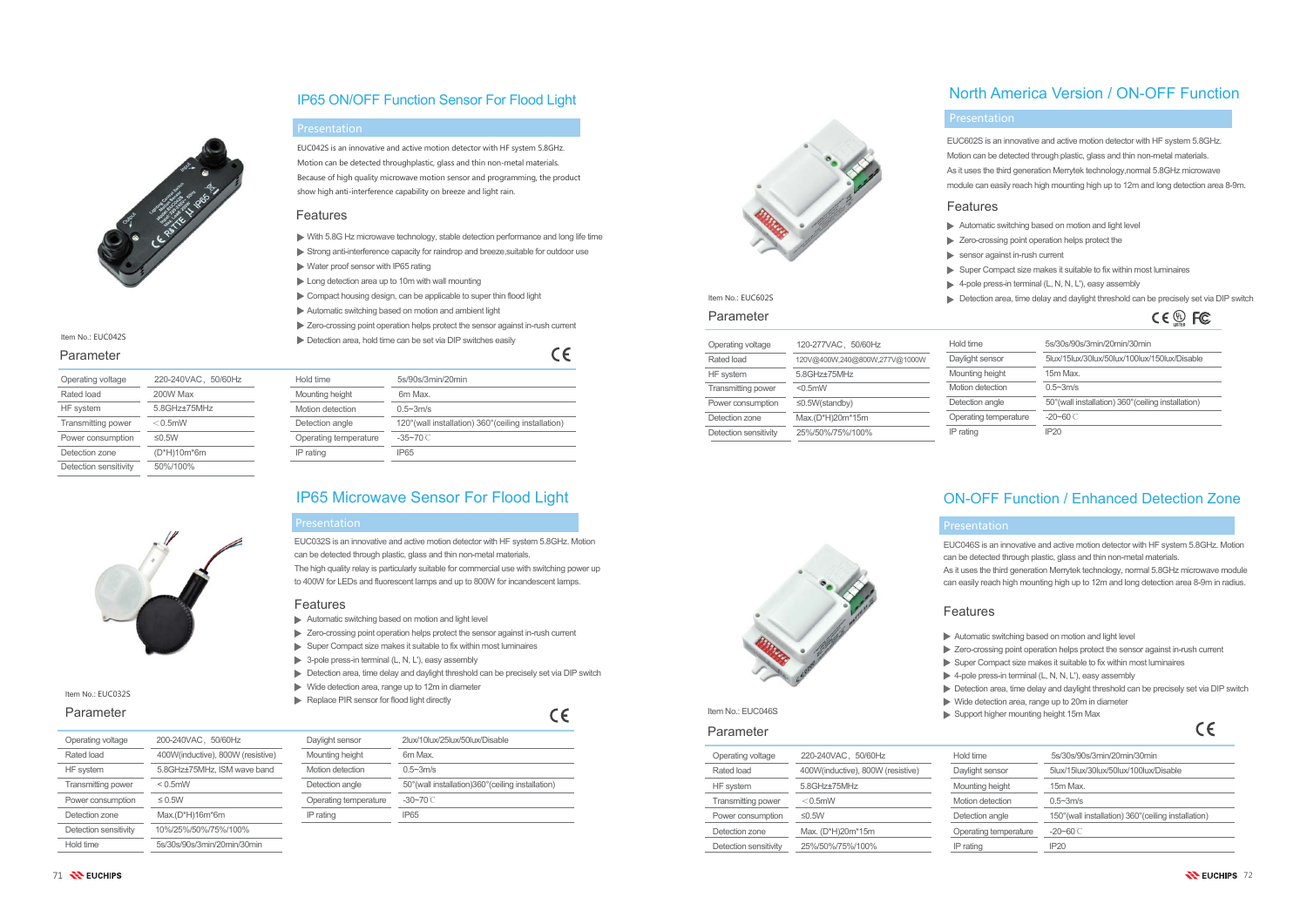

Item No.: EUC003V/C

| Operating voltage     | 200-240VAC, 50/60Hz                  |
|-----------------------|--------------------------------------|
| Rated load            | 800W(inductive), 1200W(resistive)    |
| HF system             | $5.8$ GHz $\pm$ 75MHz                |
| Transmitting power    | $< 0.5$ mW                           |
| Power consumption     | $\leq$ 0.5W(standby), <1W(operation) |
| Detection zone Max.   | (D*H)16m*10m                         |
| Detection sensitivity | 10%/25%/50%/75%/100%                 |
| Hold time             | 5s/30s/90s/3min/20min/30min          |
|                       |                                      |



Item No.: EUC003V/D

- Particularly suitable for cluster-control
- Built-in daylight sensor
- 1-10V interface can match up with Merrytek stand-alone daylight sensor EUS01 and achieve daylight harvesting
- $\triangleright$  Compact size makes it suitable to fix within most luminaires
- Detection area, time delay and daylight threshold can be precisely set via DIP switch
- Wide detection area, range up to 16m in diameter

 $C\epsilon$ 

| Daylight sensor        | 5lux/10lux/30lux/50lux/Disable                        |
|------------------------|-------------------------------------------------------|
| Stand-by period        | 5s/5min/10min/30min/1h/Disable                        |
| Stand-by dimming level | 10%/20%/30%/50%                                       |
| Mounting height        | 10m Max.                                              |
| Motion detection       | $0.5 - 3m/s$                                          |
| Detection angle        | 150° (wall installation), 360° (ceiling installation) |
| Operating temperature  | $-30 - 70$ C                                          |
| IP rating              | IP20                                                  |
|                        |                                                       |

## Dimming Function / Cluster-control Version

## Dimming Function

| Operating voltage         | 200-240VAC, 50/60Hz                  |
|---------------------------|--------------------------------------|
| Rated load                | 800W(inductive), 1200W(resistive)    |
| <b>HF</b> system          | 5.8GHz±75MHz, ISM wave band          |
| <b>Transmitting power</b> | $< 0.5$ mW                           |
| Power consumption         | $\leq$ 0.5W(standby), <1W(operation) |
| Detection zone            | $Max.(D*H)16m*8m$                    |
| Detection sensitivity     | 10%/25%/50%/75%/100%                 |
| Hold time                 | 10s/30s/90s/3min/20min/30min         |

|             | Daylight sensor        | 5lux/10lux/30lux/50lux/Disable                       |
|-------------|------------------------|------------------------------------------------------|
| (resistive) | Stand-by period        | 5s/5min/10min/30min/1h/Disable                       |
| ve band     | Stand-by dimming level | 10%/20%/30%/40%/50%                                  |
|             | Mounting height        | 8m Max.                                              |
| eration)    | Motion detection       | $0.5 - 3m/s$                                         |
|             | Detection angle        | 50° (wall installation), 360° (ceiling installation) |
| $\sqrt{2}$  | Operating temperature  | $-35 - 70$ C                                         |
| 30min       | IP rating              | IP <sub>20</sub>                                     |
|             |                        |                                                      |



- Automatic switching or dimming when used in combination
	- with 1-10V dimmable LED drivers or ballasts
- $\blacktriangleright$  Built-in daylight sensor
- 1-10V interface can match up with Merrytek stand-alone daylight sensor EUCS01 and achieve daylight harvesting
- Compact size makes it suitable to fix within most luminaires

## IP65 Microwave Motion Sensor For Warehouse

Item No.: EUC049V Parameter

| Parameter             |                                          |                       |                                                       |
|-----------------------|------------------------------------------|-----------------------|-------------------------------------------------------|
| Operating voltage     | 120-277VAC, 50/60Hz                      | Daylight sensor       | 50lux/100lux/200lux/Disable                           |
| Rated load            | 400W@120VAC, 800W@220-277VAC(inductive)  | Stand-by period       | 5s/5min/10min/30min/1h/+∞                             |
|                       | 800W@120VAC, 1200W@220-277VAC(resistive) | Stand-by dimming      | 10%/20%/30%50%                                        |
| HF system             | 5.8GHz+75MHz                             | Mounting height       | 15m Max.                                              |
| Transmitting power    | $< 0.5$ mW                               | Motion detection      | $0.5 - 3m/s$                                          |
| Power consumption     | $\leq$ 0.8W(standby), <1.5W(operation)   | Detection angle       | 150° (wall installation), 360° (ceiling installation) |
| Detection zone        | Max. (D*H)16m*15m                        | Operating temperature | $-20 - 60$ C                                          |
| Detection sensitivity | 50%/100%                                 | IP rating             | <b>IP65</b>                                           |
| Hold time             | 5s/30s/90s/3min/20min/30min              |                       |                                                       |

#### 73 N EUCHIPS

## Dimming Function / Enhanced detection zone

| Operating voltage         | 200-240VAC, 50/60Hz                  | Daylight sens |
|---------------------------|--------------------------------------|---------------|
| Rated capacitive load     | 800W(inductive), 1200(resistive)     | Stand-by per  |
| HF system                 | 5.8GHz±75MHz                         | Stand-by din  |
| <b>Transmitting power</b> | $< 0.5$ mW                           | Mounting hei  |
| Power consumption         | $\leq$ 0.5W(standby), <1W(operation) | Motion detec  |
| Detection zone            | Max.(D*H)16m*15m                     | Detection an  |
| Detection sensitivity     | 10%/50%/75%/100%                     | Operating ter |
| Hold time                 | 5s/30s/90s/3min/20min/30min          | IP rating     |

EUC031V C EUC031V D

- UC031V A **EUC031V B** 
	- or ballasts
	- 1-10V interface can match up with Merrytek stand-alone daylight sensor MS01 and achieve daylight harvesting
	- Detection area, time delay and daylight threshold can be precisely set via DIP switch Wide detection area, range up to 16m in diameter and mounting height 15M Max. suitable for warehouse use
	-
	-
- 
- 

| Daylight sensor        | 2lux/5lux/10lux/25lux/50lux/100lux/Disable            |
|------------------------|-------------------------------------------------------|
| Stand-by period        | $0s/5s/5min/10min/30min/1h/+$                         |
| Stand-by dimming level | 10%/20%/30%/50%                                       |
| Mounting height        | 15m Max.                                              |
| Motion detection       | $0.5 - 3m/s$                                          |
| Detection angle        | 150° (wall installation), 360° (ceiling installation) |
| Operating temperature  | $-30 - 70$ C                                          |
| IP rating              | IP20                                                  |

#### Presentation

#### Parameter

### Parameter

Item No.: EUC031V

### Parameter

#### Features

#### Features

- $\triangleright$  Unique split design makes it is suitable to fix within lamps which have limited space
- Automatic dimming when used in combination with 1-10V dimmable LED drivers or ballasts
- $\blacktriangleright$  Built-in adjustable daylight sensor
- 1-10V interface can match up with Merrytek stand-alone daylight sensor MS01 and achieve daylight harvesting
- $\blacktriangleright$  4-pole press-in terminal (L, N, N, L'), easy assembly
- Compact size makes it suitable to fix within most luminaires
- Detection area, time delay and daylight threshold can be precisely set via DIP switch

 $\epsilon$ 

### Presentation

EUC003V/C is an innovative and active motion detector with HF system 5.8GHz. Motion can be detected through plastic, glass and thin non-metal materials. Basically, EUC003V/C has the same technical parameters and function as EUC003V, with an extra function, clustercontrol.

The sensors allow energy saving without compromising comfort. When used in combination with 1-10V dimmable LED drivers or ballasts, they can achieve 3-step dimming function, which is perfect for use in some areas that requires a light change notice before totally switch off.

Features

- 
- 
- 
- 
- 
- Detection area, time delay and daylight threshold can be precisely set via DIP switch  $c$

#### Presentation

### Features

- 
- 
- 
- 
- 

### Presentation

The sensors allow energy saving without compromising comfort. When used in combination with 1-10V dimmable LED drivers or ballasts, they can achieve 3-step dimming function, which is perfect for use in some areas that requires a light change notice before totally switch off.

The MC031V sensor is innovative and active motion detectors with HF system 5.8GHz. Motion can be detected through plastic, glass and thin non-metal materials. except the higher mounting height 15m Max.

- Automatic dimming when used in combination with 1-10V dimmable LED drivers
- $\blacktriangleright$  Built-in adjustable daylight sensor
- Optional mounting brackets for different application

 $\sim$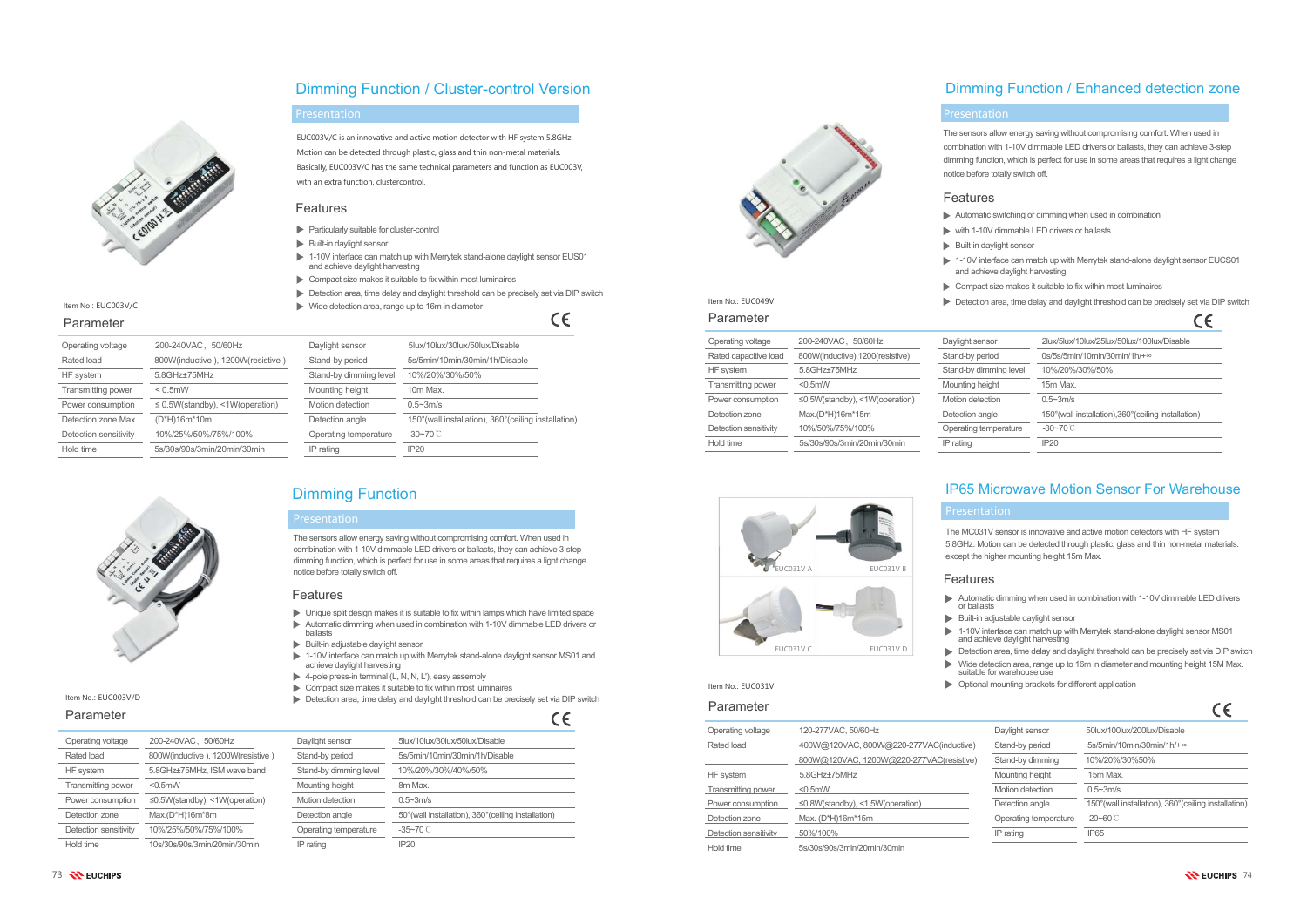## North America Version / Dimming Function

The EUC601V innovative and active motion detectors with HF system 5.8GHz. Motion can be detected through plastic, glass and thin non-metal materials. The sensors allow energy saving without compromising comfort. When used in combination with 1-10V dimmable LED drivers or ballasts, they can achieve 3-step dimming function, which is perfect for use in some areas that requires a light change notice before totally switch off.

- Automatic switching or dimming when used in combination with 1-10V dimmable LED drivers or ballasts
- $\blacktriangleright$  Built-in daylight sensor
- 1-10V interface can match up with Merrytek stand-alone daylight sensor MS01 and achieve daylight harvesting
- Compact size makes it suitable to fix within most luminaires
- Detection area, time delay and daylight threshold can be precisely set via DIP switch

CE <sup>®</sup> FC

| Operating voltage         | 120-277VAC, 50/60Hz                        | Hold time             | 5s/30s/90s/3min/20min/30min                            |
|---------------------------|--------------------------------------------|-----------------------|--------------------------------------------------------|
| Rated capacitive load     | 120V@400W; 220-240V@800W;                  | Daylight sensor       | 2lux/5lux/10lux/25lux/50lux/100lux/Disable             |
|                           | 277V@1000W                                 | Stand-by period       | $0s/5s/5min/10min/30min/1h/+$                          |
| HF system                 | 5.8GHz+75MHz                               | Stand-by dimming      | 10%/20%/30%/50%                                        |
| <b>Transmitting power</b> | $<$ 0.5mW                                  | Mounting height       | 15m Max.                                               |
| Power consumption         | $\leq$ 0.5W(standby), $\leq$ 1W(operation) | Motion detection      | $0.5 - 3m/s$                                           |
| Detection zone            | Max.(D*H)16m*15m                           | Detection angle       | 150° (wall installation), 360° (ceiling installation)  |
| Detection sensitivity     | 10%/50%/75%/100%                           | Operating temperature | $-35^\circ$ C $\sim$ 70 $\circ$ C<br>IP20<br>IP rating |

| Operating voltage       | 220-240VAC, 50/60Hz                | H      |
|-------------------------|------------------------------------|--------|
| Output constant current | 270mA fixed before leaving factory | C      |
| Output voltage          | DC30-42V, 10-15pcs LEDs            | Е      |
| Efficiency              | $\geq 80\%$                        | S,     |
| Power factor            | $\geq 0.9$                         | N      |
| HF system               | 5.8GHz±75MHz                       | N      |
| Transmitting power      | $< 0.5$ mW                         | D      |
| Power consumption       | $\leq$ 1W(standby)                 | $\vee$ |
| Detection zone          | $Max(D*H)16m*6m$                   | S      |
| Detection sensitivity   | 10%/50%/75%/100%                   | IF     |
|                         |                                    |        |

| )Hz            | Hold time              | 5s/90s/3min/10min                                   |
|----------------|------------------------|-----------------------------------------------------|
| eaving factory | Corridor function      | $0s/30s/10min/+$                                    |
| i LEDs         | Daylight sensor        | 5lux/15lux/50lux/Disable                            |
|                | Stand-by dimming level | 35%/50%                                             |
|                | Mounting height        | 6m Max.                                             |
|                | Motion detection       | $0.5 - 3m/s$                                        |
|                | Detection angle        | 150° (Wall installation)360° (Ceiling installation) |
|                | Working temperature    | $-20 - 60$ C                                        |
|                | <b>Size</b>            | 88*68*28.5                                          |
|                | IP rating              | <b>IP20</b>                                         |
|                |                        |                                                     |





#### Item No.: EUC601V Parameter

### Operating vo Rated capa 277V@1000W HF system Transmitting Power const Detection zo



#### Item No.: EULC12C-P2D

## Microwave motion sensor DIM LED driver

| ltem No.:EULC28C-P |
|--------------------|
| EULC21C-P          |
| FULC16C-PM         |
| FULC10C-P          |

| <u>Faidheich</u>                     |                                                        |                                                        |                                                        | CE                                                     |
|--------------------------------------|--------------------------------------------------------|--------------------------------------------------------|--------------------------------------------------------|--------------------------------------------------------|
| Item No                              | EULC28C-P                                              | EULC21C-P                                              | EULC16C-PM                                             | EULC10C-P                                              |
| Operating voltage                    | 220~240Vac, 50Hz                                       | 220~240Vac, 50Hz                                       | 220~240Vac, 50Hz                                       | 220~240Vac, 50Hz                                       |
| Output constant<br>current           | 450/550/600/700mA,<br>set via DIP switch               | 300/350mA,<br>set via DIP switch                       | 300/350mA,<br>set via DIP switch                       | 300/350mA,<br>set via DIP switch                       |
| Output voltage                       | 22-40Vdc                                               | 34-60Vdc                                               | 28-48Vdc                                               | 14-28Vdc                                               |
| Efficiency                           | ≥80%                                                   | $\geq 80\%$                                            | ≥80%                                                   | >80%                                                   |
| Power factor                         | $\geq 0.9$                                             | $\geq 0.9$                                             | $\geq 0.9$                                             | $\geq 0.9$                                             |
| <b>HF</b> system                     | 5.8GHz±75MHz                                           | 5.8GHz±75MHz                                           | 5.8GHz±75MHz                                           | 5.8GHz±75MHz                                           |
| <b>Transmitting power</b>            | $< 0.5$ mW                                             | $< 0.5$ mW                                             | $< 0.5$ mW                                             | $< 0.5$ mW                                             |
| Power<br>consumption                 | $\leq$ 1W(standby)                                     | $\leq$ 1W(standby)                                     | $\leq$ 1W(standby)                                     | $\leq$ 1W(standby)                                     |
| Detection zone<br>$Max.(D \times H)$ | $16m \times 6m$                                        | $16m \times 6m$                                        | $16m \times 6m$                                        | $16m \times 6m$                                        |
| Detection sensitivity                | 10%/50%/75%/100%                                       | 10%/50%/75%/100%                                       | 10%/50%/75%/100%                                       | 10%/50%/75%/100%                                       |
| Hold time                            | 5s/90s/3min/10min                                      | 5s/90s/3min/10min                                      | 5s/90s/3min/10min                                      | 5s/90s/3min/10min                                      |
| Corridor function                    | 0s/30s/10min/Disable                                   | 0s/30s/10min/Disable                                   | 0s/30s/10min/Disable                                   | 0s/30s/10min/Disable                                   |
| Daylight sensor                      | 5lux/15lux/50lux/Disable                               | 5lux/15lux/50lux/Disable                               | 5lux/15lux/50lux/Disable                               | 5lux/15lux/50lux/Disable                               |
| Stand-by dimming<br>level            | 20%, can be customized                                 | 20%, can be customized                                 | 20%, can be customized                                 | 20%, can be customized                                 |
| Mounting height                      | 6m Max.                                                | 6m Max.                                                | 6m Max.                                                | 6m Max.                                                |
| <b>Motion detection</b>              | $0.5 - 3m/s$                                           | $0.5 - 3m/s$                                           | $0.5 - 3m/s$                                           | $0.5 - 3m/s$                                           |
| Detection angle                      | 150°(Wall installation)<br>360° (Ceiling installation) | 150°(Wall installation)<br>360° (Ceiling installation) | 150°(Wall installation)<br>360° (Ceiling installation) | 150°(Wall installation)<br>360° (Ceiling installation) |
| Workina<br>temperature(Ta)           | $-20^{\circ}$ C $\sim$ 45°C                            | $-20^{\circ}$ C $\sim$ 45°C                            | $-20^{\circ}$ C $\sim$ 45°C                            | $-20^{\circ}$ C $\sim$ 45°C                            |
| Size (ФхН)                           | 82x28.5mm                                              | 78x28.5mm                                              | 68x28.5mm                                              | 68x28.5mm                                              |
| IP rating                            | IP20                                                   | IP20                                                   | IP20                                                   | <b>IP20</b>                                            |
|                                      |                                                        |                                                        |                                                        |                                                        |

### Parameter

#### Parameter

#### Features

#### Presentation

#### Features

### Presentation

#### Features

- Integration of microwave motion sensor, daylight sensor and LED power supply
- Automatic switching and dimming based on motion and light level
- Unique design makes the driver suitable to 2D LED ceiling light
- Detection area, time delay and daylight threshold can be precisely set via DIP switch

 $\epsilon$ 

#### Presentation

## ON-OFF / 3-step dimming function For 2D LED ceiling light

Sensor DIM LED drivers, originally pioneered by Merrytek, are innovative products integrated with HF motion detector, daylight sensor and LED power supply. The products supply a simple energy-saving solution for LED lights. As all control parts are integrated in a same housing, it is very easy to assemble and save labor cost.

Sensor DIM LED drivers, originally pioneered by Merrytek,are innovative products integrated with HF motion detector, daylight sensor and LED power supply. The products supply a simple energy-saving solution for LED ceiling lights. As all control parts are integrated in a same housing, it is very easy to assemble and save

- Integration of microwave motion sensor, daylight sensor and LED power supply
- Automatic switching and dimming based on motion and light level
	- Constant current can be set via DIP switch
- Detection area, time delay and daylight threshold can be precisely set via DIP switch

labor cost.

- 
- 
- 
- Compact size makes the drivers suitable to fix within most LED ceiling lights
-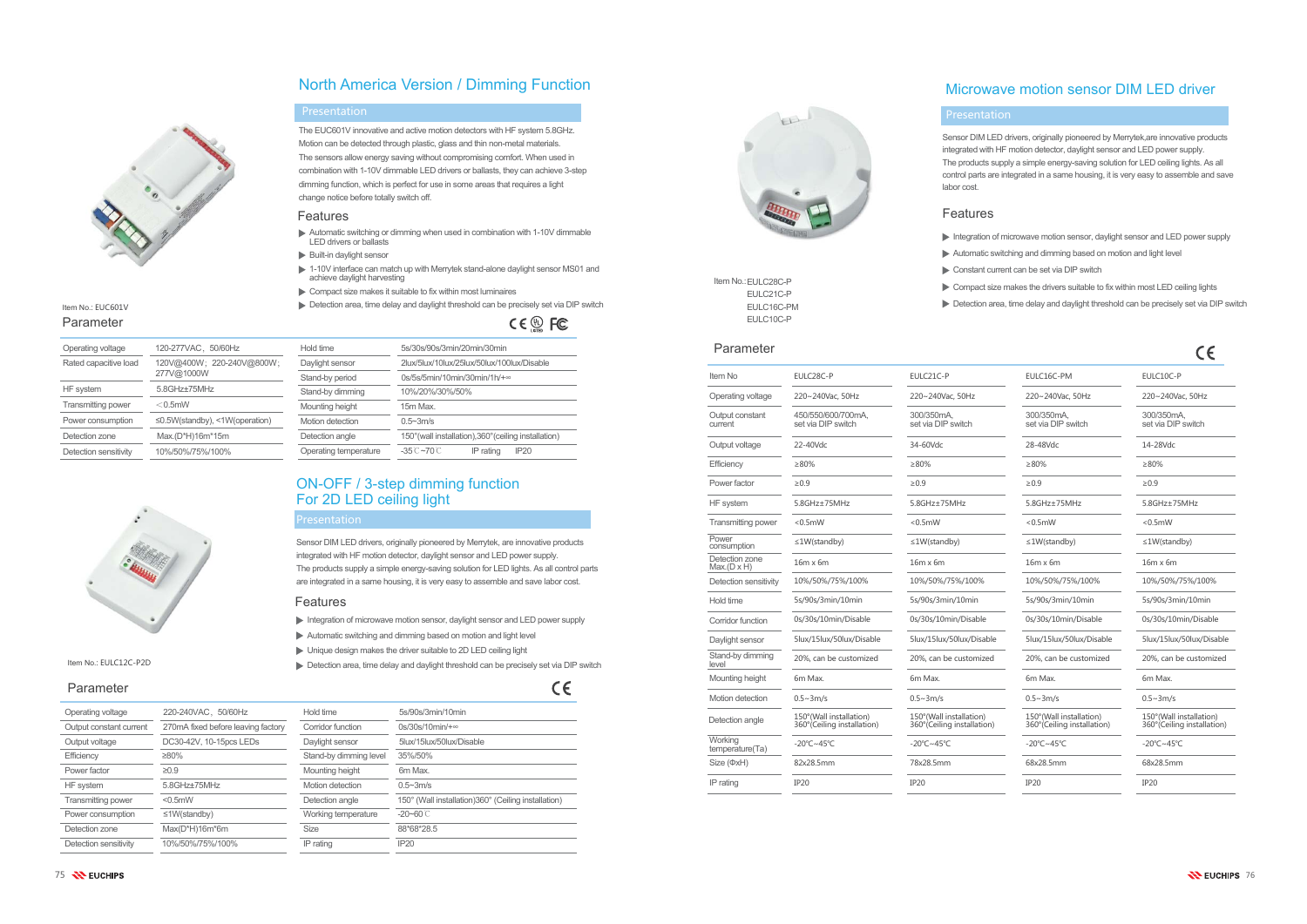## ON-OFF / 3-step dimming function Ultra-thin version

| Item No                   | EULC18C-P                                              | EULC08C-P                                              |
|---------------------------|--------------------------------------------------------|--------------------------------------------------------|
| Operating voltage         | 220~240Vac, 50/60Hz                                    | 220~240Vac, 50/60Hz                                    |
| Output constant current   | 300 <sub>m</sub> A.                                    | 300 <sub>m</sub> A.                                    |
| Output voltage            | 35-60Vdc                                               | 16-28Vdc                                               |
| Efficiency                | $\geq 80\%$                                            | $\geq 80\%$                                            |
| Power factor              | $\geq 0.9$                                             | $\geq 0.9$                                             |
| HF system                 | 5.8GHz+75MHz                                           | 5.8GHz±75MHz                                           |
| <b>Transmitting power</b> | $< 0.5$ mW                                             | $<$ 0.5 $m$ W                                          |
| Power consumption         | $\leq$ 1W(standby)                                     | $\leq$ 1W(standby)                                     |
| Detection zone            | Max.(D x H)12m x 6m                                    | $12m \times 6m$                                        |
| Detection sensitivity     | 10%/50%/75%/100%                                       | 10%/50%/75%/100%                                       |
| Hold time                 | 10s/90s/3min/10min                                     | 10s/90s/3min/10min                                     |
| Corridor function         | 0s/30s/10min/Disable                                   | 0s/30s/10min/Disable                                   |
| Daylight sensor           | 5lux/15lux/50lux/Disable                               | 5lux/15lux/50lux/Disable                               |
| Stand-by dimming level    | 20%, can be customized                                 | 20%, can be customized                                 |
| Mounting height           | 6m Max.                                                | 6m Max.                                                |
| Motion detection          | $0.5 - 3m/s$                                           | $0.5 - 3m/s$                                           |
| Detection angle           | 150°(Wall installation)<br>360° (Ceiling installation) | 150°(Wall installation)<br>360° (Ceiling installation) |
| Working temperature(Ta)   | $-20^\circ$ C $-50^\circ$ C                            | $-20^\circ$ C $-50^\circ$ C                            |
| Size (LxWxH)              | 105×58.5×20mm                                          | 90×54.5×16mm                                           |
| IP rating                 | IP20                                                   | IP20                                                   |
|                           |                                                        |                                                        |

# **Presentation**

| Hold time               | 5s/30s/90s/3min/20min/30min                          |
|-------------------------|------------------------------------------------------|
| Stand-by period         | $0s/5min/10min/30min/1H/+$                           |
| Daylight threshold      | 2lux/10lux/35lux/50lux/100lux/Disable                |
| Standy-by dimming level | 10%/20%/30%/50%                                      |
| Mounting height         | 3-4m(typical) 8m Max.                                |
| Motion detection        | $0.5 - 3m/s$                                         |
| Detection angle         | 150° (wall installation) 360° (ceiling installation) |
| Working temperature(Ta) | $-35^\circ$ C $-50^\circ$ C                          |
| IP rating               | IP20                                                 |
|                         |                                                      |

Item No.: EULC18C-PEULC08C-P

## RF Wireless Version Sensor DIM LED Driver

MLC18C-PRF Integrates MW motion sensor,dimmable led driver and wireless transceiver technology,to control a group of lamps wirelessly without extra drivers. MW sensor comply with 5.8GHz ISM band,motion can be detected through plastic, glass and thin non-metal materials.Detection area,hold time,dimming leve,stand-by period and daylight threshold are adjustable by dip switches.

- Integrated LED driver, microwave motion sensor, daylight sensor and RF module, applicable to wirelessnet working of luminaires
- RF wireless networking, up to 16 different groups
- Night/light function, atomically switch on at dusk and turn off at dawn
- Multi-output current from 300mA to 700mA

 $\epsilon$ 



| Operating voltage         | 220-240VAC, 50Hz                                                    | Hold tin      |
|---------------------------|---------------------------------------------------------------------|---------------|
| Output constant current   | 300mA(16-61.2V),350mA(16-54.4V),<br>450mA(16-40.8V)600mA(16-27.2V), | Stand-b       |
|                           | 700mA(16-27.2V) set by 3 dip switches                               | Dayligh       |
| Output voltage            | 85VDCmax                                                            | <b>Standy</b> |
| Efficiency                | ≥83%                                                                | Mountir       |
| Power factor              | ≥0.9                                                                | <b>Motion</b> |
| HF system                 | 5.8GHz±75MHz                                                        |               |
| <b>Transmitting power</b> | $< 0.5$ mW                                                          | Detection     |
| Detection zone            | $Max.(D \times H)12m \times 8m$                                     | <b>Workin</b> |
| Detection sensitivity     | 10%/25%/50%/75%/100%                                                | IP rating     |

## DC operation / Dry Contact Motion Detector



#### Parameter

### Features

- Integration of microwave motion sensor, daylight sensor and LED power supply
- Automatic switching and dimming based on motion and light level
- Compact size makes the drivers suitable to fix within most LED panel light
- Detection area, time delay and daylight threshold can be precisely set via DIP switch

## $\epsilon$

Features

### Features

- 
- 
- 
- 

#### Presentation

### Presentation

Sensor DIM LED drivers, originally pioneered by Merrytek,are innovative products integrated with HF motiondetector, daylight sensor and LED power supply. The products supply a simple energy-saving solution for LED panel light. As all control parts are integrated in a same housing, it is very easy to assemble and save labor cost. Compact size makes the drivers easy to be installed in luminaires and get more simple lighting structure.

> The EUC016D is an innovative and active motion detectors with HF system 5.8GHz. Motion can be detected through plastic, glass and thin non-metal materials. It supplies dry contacts in normally closed mode and normally open mode. Dry contact means open or close contact without any current or voltage. It is prefect for use in the solar energy garden lamp or industrial control application where requires isolation between motion signal and power supply.

Dry contact detector works in normally closed mode and normally open mode.

- Automatic switching based on motion and light level.
- Low voltage input 12VDC

Detection area, time delay and daylight threshold can be precisely set via DIP switch.



### Parameter

| Operating voltage         | 12Vdc (Can be customized)                  | Hold time             | 10s/30s/90s/3min/20min/30min                            |
|---------------------------|--------------------------------------------|-----------------------|---------------------------------------------------------|
| HF system                 | 5.8GHz±75MHz, ISM wave band                | Daylight sensor       | 5lux/10lux/30lux/50lux/Disable                          |
| <b>Transmitting power</b> | $< 0.5$ mW                                 | Mounting height       | 6m Max.                                                 |
| Power consumption         | $\leq$ 0.5W(standby), $\leq$ 1W(operation) | Motion detection      | $0.5 - 3m/s$                                            |
| Detection zone            | $Max.(D \times H):16mx6m$                  | Detection angle       | 360° (ceiling installation)<br>150° (wall installation) |
| Detection sensitivity     | 10%/25%/50%/75%/100%                       | Operating temperature | $-25^\circ$ C $\sim$ 70 $\circ$                         |
| Hold time                 | 10s/30s/90s/3min/20min/30min               | IP rating             | IP20                                                    |
|                           |                                            |                       |                                                         |